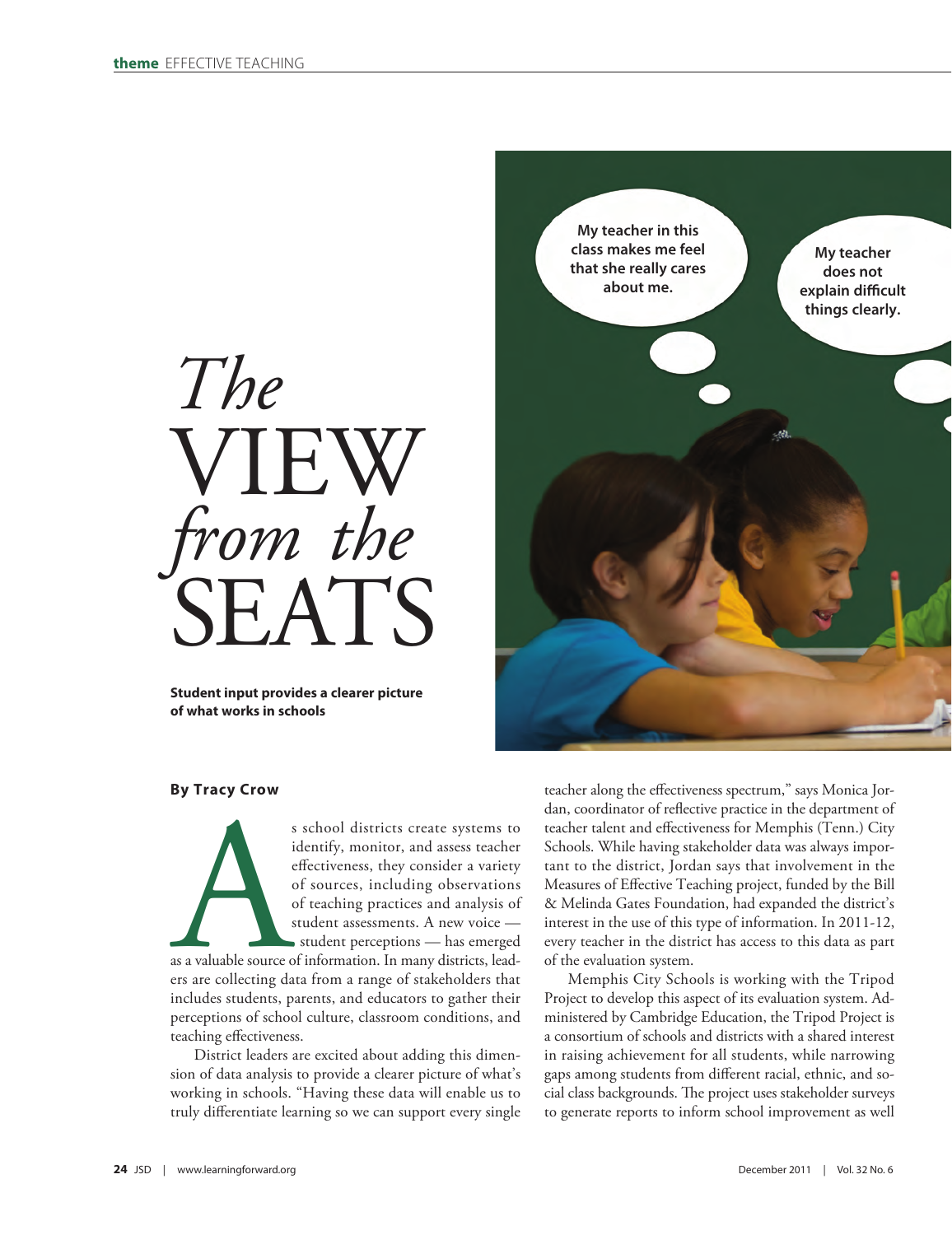

as teacher evaluation systems through a partnership with Measures of Effective Teaching Project. Led by Ron Ferguson, senior lecturer in education and public policy and director of the Achievement Gap Initiative at Harvard University, and Rob Ramsdell, vice president of Cambridge Education, the Tripod Project has administered and refined surveys over the last 10 years and provided reporting mechanisms and support for the use of the data. As this work has evolved, Ferguson and his research team have developed a framework that describes not only student engagement but also a set of classroom learning conditions that influence it. The classroom learning conditions in the framework have evolved to become what is called the Seven C's (see table on p. 26). The project has been a central component of the Measures of Effective Teaching Project.

A key concept underlying the Seven C's framework is the instructional tripod of content knowledge, pedagogical skill, and relationships, from which the organization takes

its name. This tripod emphasizes the range of factors at work in the classroom, and the Seven C's further delineate the classroom conditions, teacher actions, and implications for students.

Seeking student input isn't limited to the work of the Tripod Project. Many systems have collected climate data from students for years, and there are recent examples of large-scale data collection efforts to inform school improvement planning. New York City Schools, for example, uses stakeholder surveys to gain a fuller picture of student learning experiences. Educators, parents, and students respond to surveys with questions that address the kinds of learning dimensions that are also covered in the Seven C's framework. For example, students are asked if educators in their school treat students with respect, if they feel safe, and if teachers connect learning to life outside the classroom. Rhode Island schools administer stakeholder surveys to students along with parents and educators. Topics include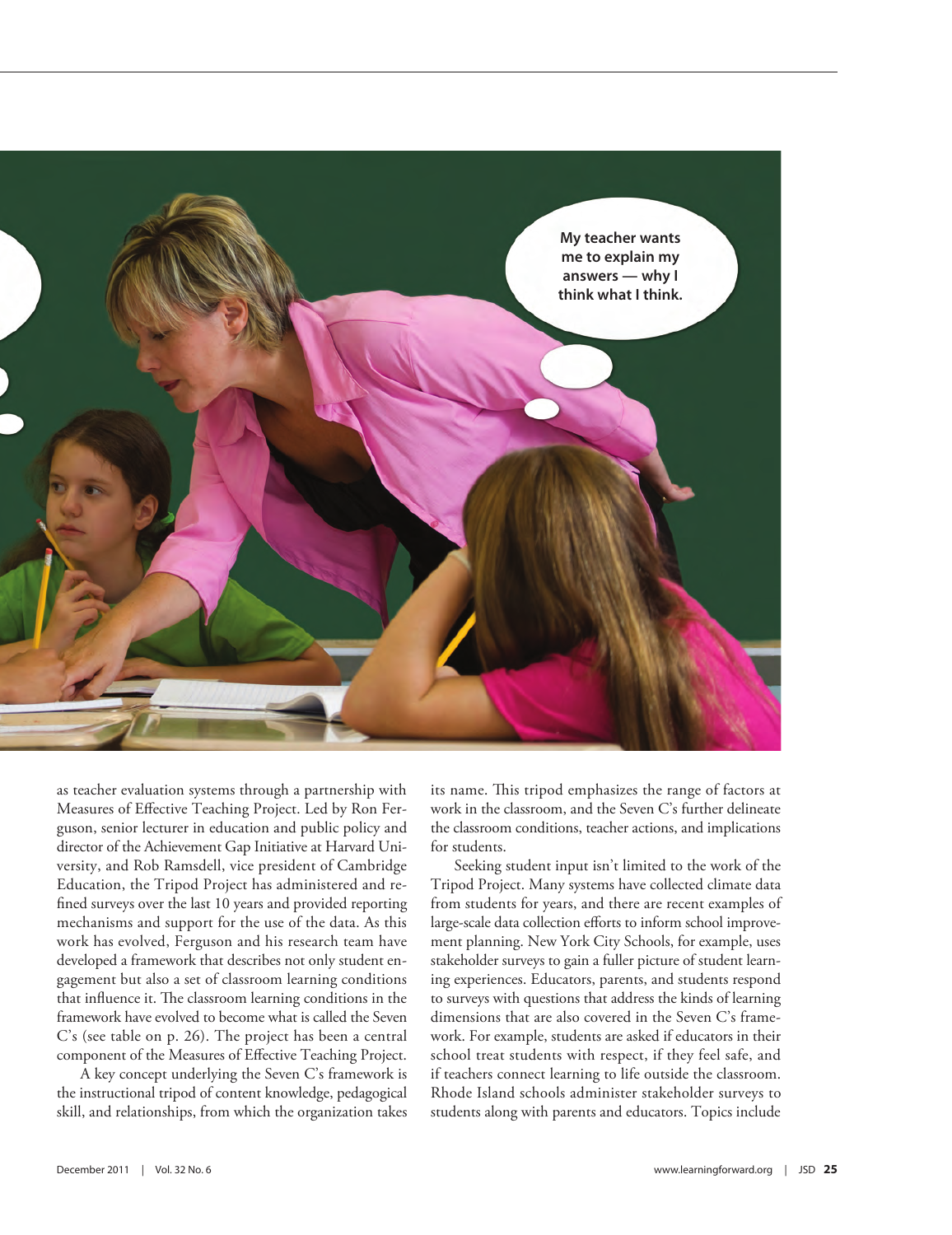### **HOW STUDENTS RESPONDED**

*Percentage of secondary students agreeing with selected statements. Includes students in classes scoring at the 25th and 75th percentile. (From among 2,985 classrooms, each with at least five students reporting.)*

| <b>7 C'S FRAMEWORK</b>                                                                          | 25th<br>percentile | 75 <sub>th</sub><br>percentile |
|-------------------------------------------------------------------------------------------------|--------------------|--------------------------------|
| <b>1. CARE:</b> My teacher in this class makes me<br>feel that he or she really cares about me. | 40                 | 73                             |
| 2. CONTROL: Our class stays busy and<br>doesn't waste time                                      | 36                 | 69                             |
| <b>3. CLARIFY:</b> My teacher explains difficult<br>things clearly.                             | 50                 | 79                             |
| 4. CHALLENGE: My teacher wants me to<br>explain my answers - why I think what I<br>think        | 59                 | 83                             |
| <b>5. CAPTIVATE:</b> My teacher makes learning<br>enjoyable.                                    | 33                 | 72                             |
| <b>6. CONFER:</b> My teacher wants us to share<br>our thoughts.                                 | 47                 | 79                             |
| <b>7. CONSOLIDATE:</b> My teacher takes the<br>time to summarize what we learn each day.        | 38                 | 67                             |

**Source:** *Measures of Effective Teaching Project,* 2010.

instructional methods, school safety and discipline, resource availability, and teacher expectations.

Data from the Tripod Project, however, are available at the classroom level. "The same students experience very different things in different classrooms," Ramsdell says. Those different experiences are often the result of specific teacher actions. The data that come from these surveys illuminate in detail what teachers are doing — or not doing.

# **WHY STUDENT ENGAGEMENT MATTERS**

Based on his analysis of years of data, Ferguson says students are generally happier, more hard-working and more satisfied with their achievements in classrooms that rate higher on the Seven C's. "We started the Tripod framework with a focus on student engagement and then added an emphasis on instruction. The Gates project has focused on our Seven C's measures of instruction," Ferguson says. "We had added a focus on the quality of instruction because we wanted to see what produced student engagement."

Ferguson posits that when teachers teach effectively, student learning improves for two reasons. First, if teachers are explaining concepts more clearly, students will better understand the content and do better on tests. Second, if teachers are teaching more effectively on all seven dimensions of the framework, students are going to be more engaged in what's happening in the classroom. "Through the engagement, they're going to do the work that leads to more learning," he says.

With a focus on engagement, "we're making the point that we care," Ferguson says. That caring goes beyond test scores. While some teaching strategies may improve test performance, they may not contribute to longer-term learning. "Most of us as parents would sacrifice a few points on a test in exchange for more happiness," he says. "We want to build a love of learning, not just maximize the score of the next test coming up."

Test scores do improve, however. Information collected as part of the Measures of Effective Teaching research shows alignment between classes scoring at high percentiles and teachers receiving high ratings on selected statements tied to the Seven C's framework from the students in those classes (see table at left.) For example, 50% of students in 25th-percentile classes agree with the statement, "My teacher explains difficult things clearly," while 79% of students in 75th-percentile classes agree (Measures of Effective Teaching Project, 2010).

Jordan explains the value she sees in the framework, both for understanding what boosts student achievement and how teachers can improve their practices. When she sees the bulk of students responding that they experience particularly high levels of the challenge and control elements, for example, she knows from other data that those students are also high-achieving. With these elements, she says, "the teacher has control over the class and presses the student to keep trying." Given the correlation between high achievement and control and challenge, Jordan says it makes sense to offer professional learning that makes explicit to teachers the moves that prompt students to perceive that classrooms are challenging and under control. "Those moves can't be invisible to the teacher. They have to be very obvious," she says

The problem is that such professional learning can't be onesize-fits-all. Since the district can't provide one-to-one coaching for every teacher, it will turn to other solutions, including bud-in-ear coaching that allows remote observers to remind teachers precisely what teacher moves create the most impact for students.

# **LEARNING FROM THE DATA**

Using such data for professional learning at the individual level has not yet been systematic or widespread, according to Ramsdell. "We have lots of schools and districts that have used our services over the years. I'd characterize them as early adopt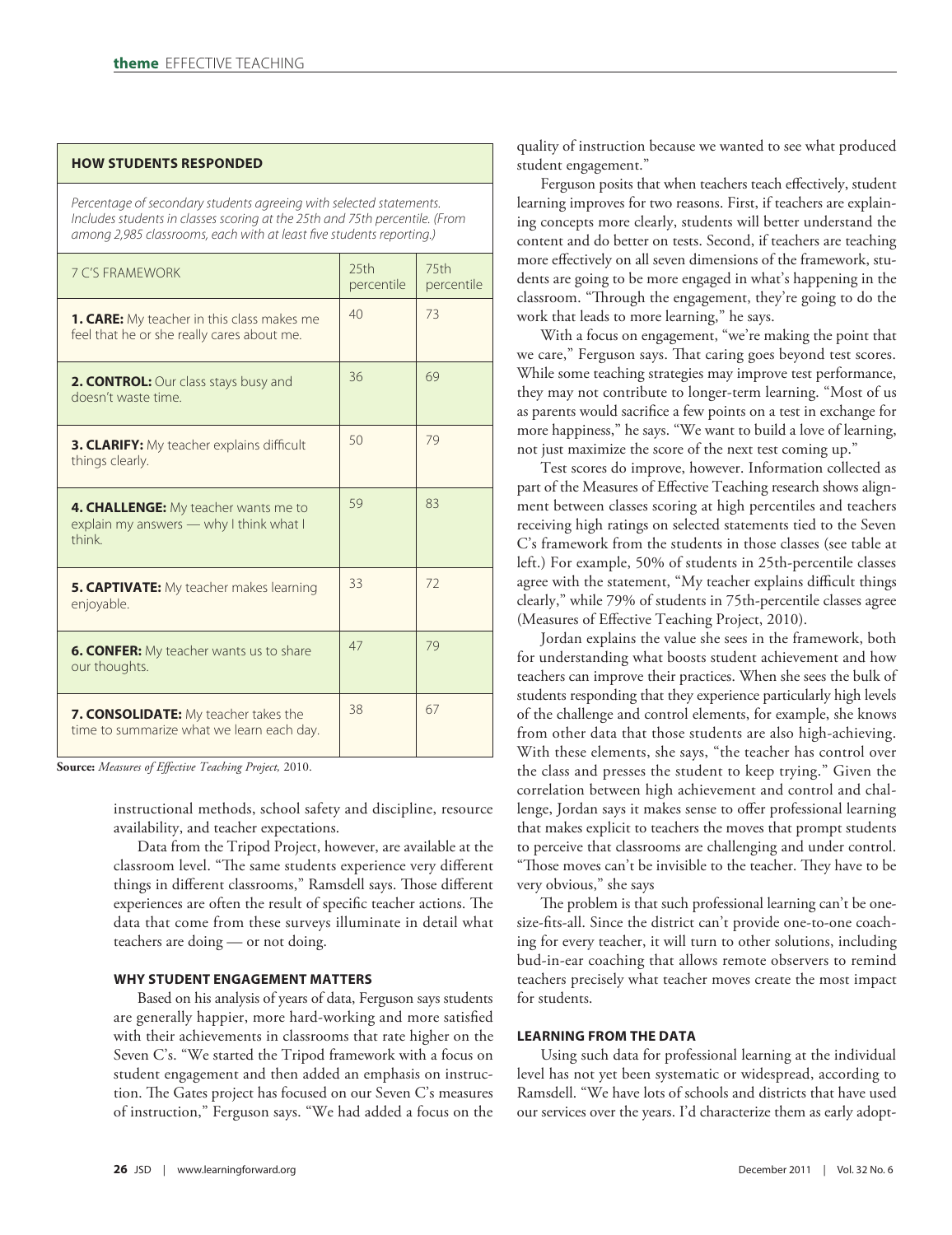ers, usually spearheaded by a champion in the district who has a real passion for including student voice in school improvement efforts." Only recently have districts begun to include this data in professional learning planning and teacher evaluation systems.

As the Tripod Project becomes a part of teacher evaluation and accountability systems, educators' perceptions are bound to change. "It's getting a very different kind of attention," Ramsdell says. "Because of results from the Measures of Effective Teaching initiative, there's a different kind of credibility assigned to the surveys. They are being used much more systematically and seriously than in the past."

Teachers have told Ramsdell that this data coming directly

**The Tripod Project also surveys teachers, and matching what teachers say about their practices and their students with what their students say is revealing.**

from students is enticing in some ways. Teachers realize that they have immediate control over the actions that contribute to students' perceptions and experiences, whereas they may not feel that same level of control related to other measures of their effectiveness. Ferguson has seen similar reactions and says he hopes that teachers' response to the data opens the door for more professional learning. "At least some folks on our research team think that having teachers see their results is going to give them a greater incentive to tune into professional development supports, and I think that's

probably right," he says. He wants to make sure that teachers get the message that these are all dimensions on which they can improve.

"Just like we want teachers to address students with an 'I'm going to support you, I believe in you, I'm not going to let you fail' approach, we need to address teachers with that same attitude," Ferguson says. "Everybody in the building is a learner. None of us is fully realized in terms of our potential and we're going to work together to help each of us to reach our potential."

 Ferguson's hope is that schools and districts can use this data as an improvement tool, and that school and district leaders find ways to make clear to educators that the purpose of such tools is not punitive. Ideally, districts would say, " 'We're not going to judge you or judge what your potential might be based on any measure that we've taken today. We will use the measure we took today in order to get a better understanding of what we need to work on,' " Ferguson says.

# **ALIGNING PRACTICES WITH PERCEPTIONS**

Students aren't the only ones to offer their perceptions through these surveys. The Tripod Project also surveys teachers, and matching what teachers say about their practices and their students with what their students say is revealing. Some of the teachers' answers demonstrate how comfortable they are teaching the lower-performing students in their classes. For example, questions address whether teachers call on high achievers more than they call on low achievers, or whether they think it slows down a class too much to encourage low achievers to ask questions.

"They can answer those on a scale of 1-5, and they don't tend to answer in the extremes," Ferguson says. The difference among teacher responses "tells you something about their sensibilities and their attitudes about the kids," he says.

What Ferguson calls the "give-up index" is a scale that signals to Ferguson and his researchers that a teacher is giving up on the low achiever in class. "When you look at how a teacher's rating on the give-up index correlates with how the students have rated the teacher, there's a clear relationship," he says. "When you put all this together, you get an image of a social environment where the feedback effects operate in both directions. What the teacher is doing affects how the student is responding and how the student is responding is affecting what the teacher is doing." While he believes that what teachers are saying about their students' behaviors is fairly accurate, the teachers probably don't realize that their own practices are causing at least some of the student behaviors that they are observing.

To help build teachers' capacity to reach and engage students, the team at Tripod is working with Robert Pianta, dean of the Curry School of Education at the University of Virginia, to share a library of videos of teaching practices. Professional learning will be organized around educators viewing and discussing teaching examples. Observing one another in classrooms is another strategy for examining practice.

Another useful learning strategy is a discussion protocol Ferguson and his team use called "Teaching the hard stuff" to engage educators in exploring specific aspects of their instructional practices. Teachers work together over the course of a school year, bringing assignments on which students struggled, accompanied by both strong and weak examples of related student work. Together the group examines the student work. Their conversations are organized around two headings — feasibility and focus. As they discuss feasibility, teachers consider if success was feasible for the students who didn't do well. For example, was the vocabulary confusing, or were there concepts that the teacher didn't make clear? As they consider focus, they talk about whether students were paying attention, wondering whether the teacher made the content sufficiently interesting or tied it to the world outside the classroom.

Such discussions are always valuable learning experiences, Ferguson says. "When I sit with teachers who go through this exercise, they virtually always get up from the table with a different understanding of their students and their students' work," he says. They walk away with clear ideas about what they need to do next.

However, even when schools know the value of teachers spending time together this way, they don't always make it happen, just as they don't create enough opportunities for teachers